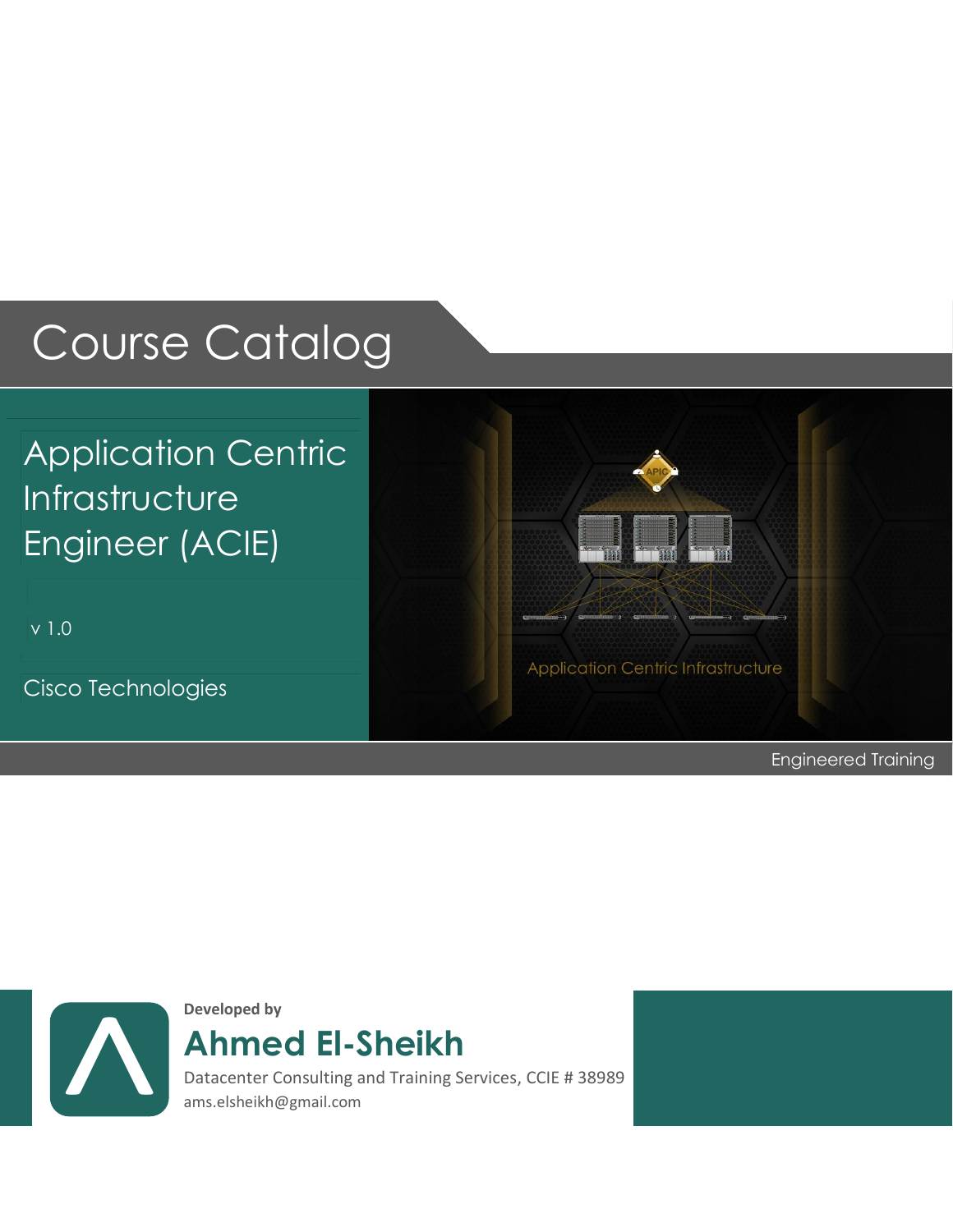

| Technology                              | Duration | Vendor | Audience                                                                                                                         | <b>Delivery</b>                       |
|-----------------------------------------|----------|--------|----------------------------------------------------------------------------------------------------------------------------------|---------------------------------------|
| Datacenter Networking<br>Datacenter SDN | 40 Hours | Cisco  | System/Presales Engineers<br>Solution Architects<br>Implementation Engineers<br><b>Operation Engineers</b><br>Network Developers | Offsite Classroom<br>Onsite Classroom |

#### **Course Overview**

The Application Centric Infrastructure (ACIE) is a Cisco Technologies course that is developed for whom seeking to understand Cisco ACI SDN Solution in Datacenters. The course validates the ability to design, configure, and operate Cisco ACI fabric in Single Datacenter and across Datacenters. The course is recommended for Datacenter Networking Specialists, Datacenter Networking Admins, and Datacenter Networking Designers.

This course is part of our Engineered Training Services that deliver value-added courses which cover the concerned technologies from all aspects as well as other related fundamentals or technologies from zero level to the expert level incorporating case studies and real-life scenarios that benefit participants in their actual work environment.

### **Course Related Certifications**

This course is not aligned to any Cisco exam. The Course is custom developed for Cisco ACI Technology and can be recommended for all who seeks to take:

- **EXECONA Datacenter Certification**
- **EXECONP Datacenter Certification**
- **CCIE Datacenter Certification.**

#### **Course Prerequisites**

Below requirements should be fulfilled before applying to the ACIE course:

- **Solid understanding of the below technologies:** 
	- Cisco vPC.
	- Cisco FapricPath.
	- VXLAN.
	- VXLAN-EVPN.
	- IPv4 Multicast PIM and MP-BGP protocols.
- Recommended to have at least  $1 3$  years of networking experience.
- Recommended to have a laptop in Lab sessions.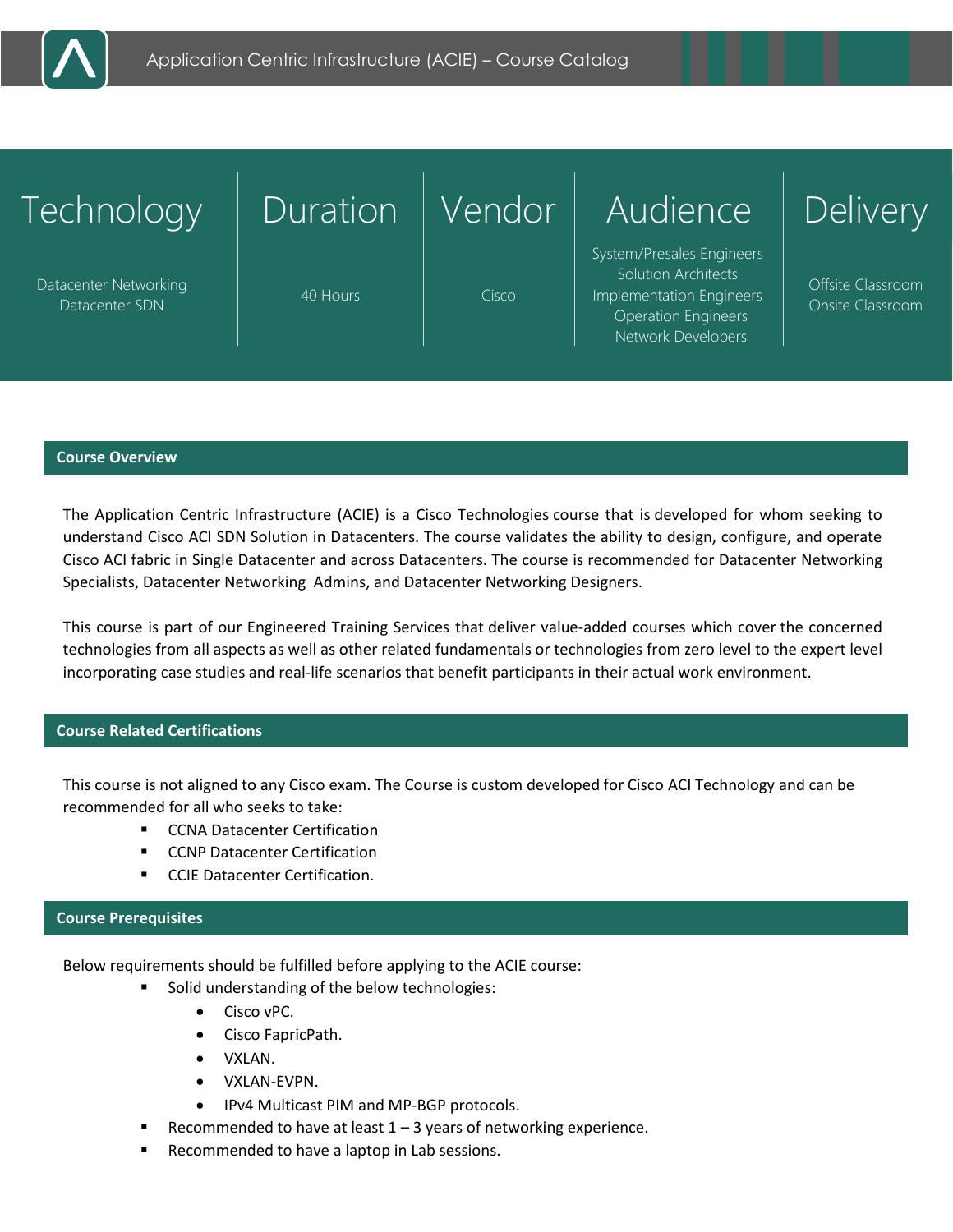

#### **Course Added Values**

- Delivering the optimum technical knowledge reflecting experience and real-life scenarios in the class.
- Understanding Best practice designs, configurations and recommendations.
- Consolidating Cisco ACI fundamentals, architecture, Data plane, Control plane, and configurations in one course delivering a complete vision of how datacenters networking can be designed, configured and operated.
- Delivering the latest architectures, technologies and devices models ensuring transferring up-to-date knowledge compared with regular certificate courses.

### **Course Objectives**

- Understanding Cisco ACI solution including architecture, key features, and configurations.
- Understanding ACI Nexus 9000 hardware architecture designed for Cisco ACI solution.
- Understanding and configuring ACI policy model, fabric policies, access policies, L2/L3 connectivity, and L4-L7 device insertion.
- Understanding Cisco ACI Virtual Machine Networking for Virtualized Environments.
- Ability to size and design Cisco ACI solution for given data center networking requirements.
- Understanding ACI deployments across datacenters with single point of control.
- **Engineers to be engaged in Network DevOps and to turn into DevOps Engineers.**

### **Course Tools and Materials**

- Animated Presentation Slides
- **Example 1** Labs (Simulators/Real Gears)
- Student Book Printed Copy
- Lab Guide PDF

# **Course Outline**

The course is divided into 4 Modules. Each Module is sub-divided into sections. Course blueprint is listed below:

- **Module 1: Understanding ACI Fundamentals**
	- ACI Overview
	- ACI Building Blocks
	- ACI Architecture
	- ACI Policy-Driven Model